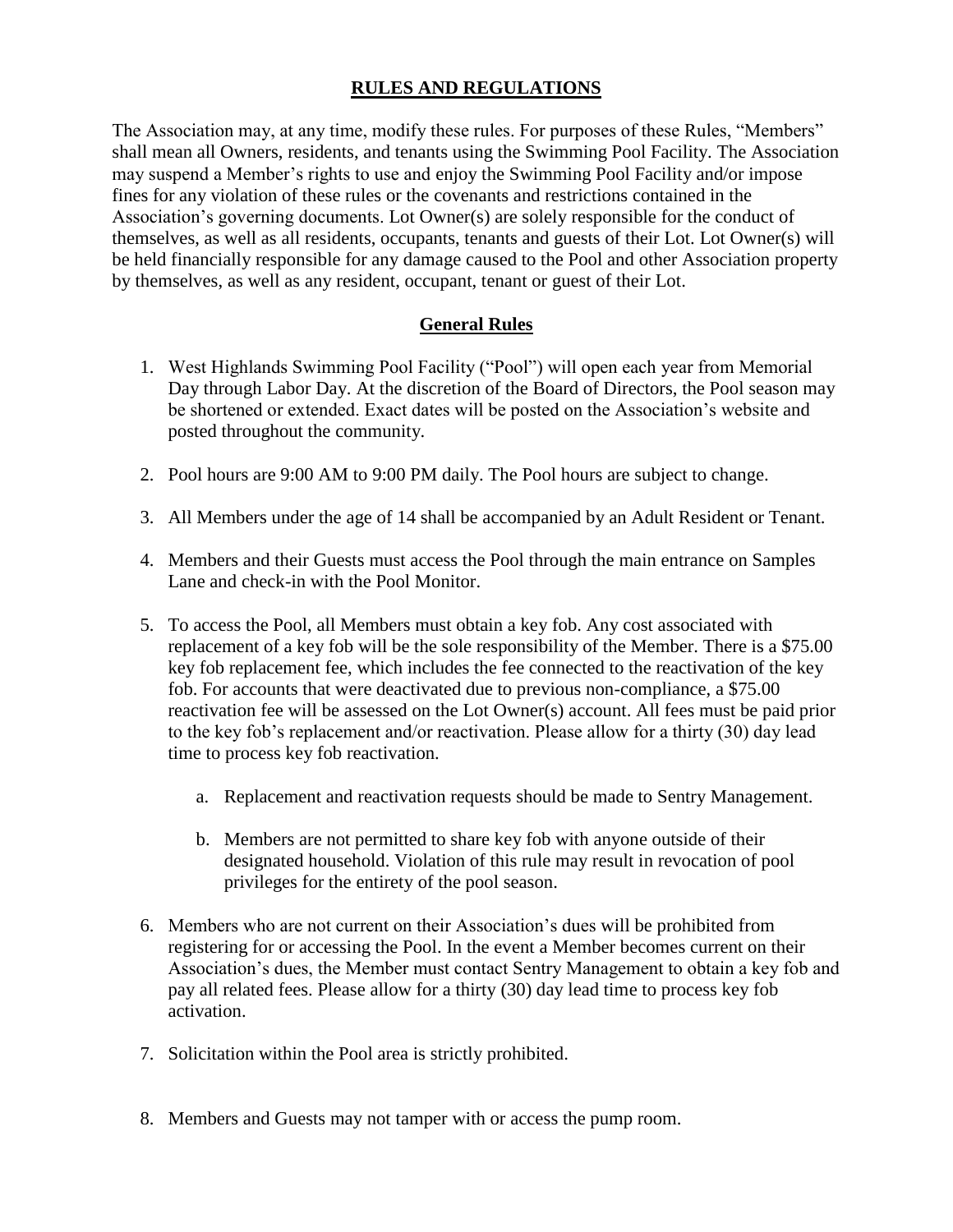- 9. All Members and Guests use the Pool at their own risk. There is no lifeguard on duty at any time. Pool Monitors will be present within the Pool area during Pool hours to enforce the Rules and Regulations. Pool Monitors are **NOT** lifeguards.
	- a. Members and Guests must follow and comply with the decisions and direction of the Pool Monitors at all times. Pool Monitors may refuse entry to any Member and/or Guest not registered to enter the Pool. Pool Monitors may request that Members and Guests vacate the Pool for violations of the Pool Rules and Regulations.

## **Pool Use Rules**

- 1. Appropriate, modest, and properly fitting swim attire must be worn at all times. Patrons with inappropriate swimwear as listed above and/or as determined in the sole discretion of the Pool Monitor will be required to change into appropriate attire, or otherwise will be asked to leave the premises.
- 2. Diving into the Pool is strictly prohibited. (Maximum depth of Pool is 5 feet)
- 3. All individuals must use the restroom facilities and shower before entering the Pool.
- 4. Pool will be cleared at the sight of lighting or the sound of thunder. There must be a period of thirty (30) minutes without lighting or thunder before the Pool will be reopened for swimming. The decision on whether to clear, close or reopen the Pool shall be at the discretion of the Pool Monitor.
- 5. All incontinent individuals are required to wear reusable swim diapers at all times within the Pool area.
- 6. Any individual which causes the Pool to close (e.g., bowel movement) is solely responsible for all costs and expenses incurred by the Association, including, without limitation, all cleaning and sanitation costs required to reopen the Pool. The registered Lot Owner(s) must pay a minimum fee of \$250.00 plus additional costs to sanitize the Pool.
- 7. Individuals with infections, contagious disorders, or open wounds may not enter the Pool.
- 8. Members and Guests may not bring glass inside the fenced in area of the Pool. This restriction includes drinking glasses, lotion bottles, bottled drinks, etc. In the event a glass container shatters in or near the Pool, the Pool will be closed for necessary cleaning. The individual responsible for the closure is solely responsible for the necessary cleaning to reopen the Pool. The registered Lot Owner(s) must pay a minimum fee of \$250.00 plus additional costs to sanitize the Pool. The violator of the glass restriction will also lose privileges to access the Pool and the registered Lot Owner(s) may be imposed a fine.
- 9. Food and drinks are strictly prohibited inside of the Pool and on the edge around the Pool.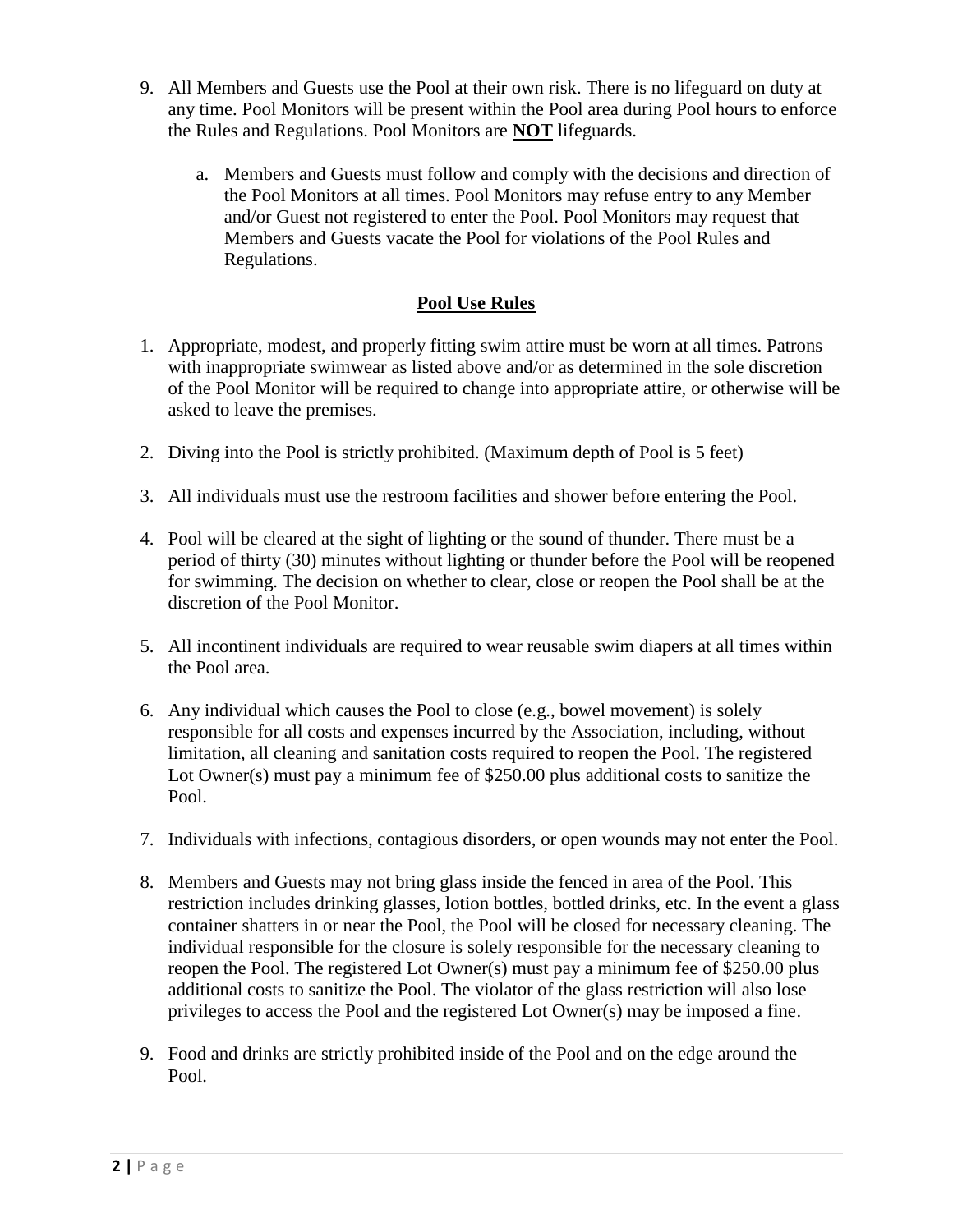- 10. Pool furniture is not to be used for any reason other than its designated use. Pool furniture is not allowed inside of the Pool. Notwithstanding, specific furniture designed to be situated in the Pool will be permitted in the designated sun shelf area.
- 11. Illegal activity of any kind is not permitted.
- 12. Smoking, including, without limitation, vaping, is not permitted.
- 13. Alcoholic beverages are not permitted.
- 14. Gum is not permitted in the pool.
- 15. Pets are not permitted within fenced area of Pool.
- 16. Offensive language or lewd behavior is not permitted.
- 17. Running, "Roughhousing" and other dangerous play is not permitted.
- 18. Members are not permitted to perform flips into the Pool.
- 19. Water Balloons are not permitted.
- 20. Non-pool items (e.g., rocks) are not permitted in the Pool.
- 21. Oversized inflatables are not permitted in the Pool. Smaller inflatables are permitted provided they do not inconvenience other individuals.
- 22. Members and Guests may not listen to music on speakers. Earphones must be used at all times.
- 23. Members and Guests must keep the Pool & pavilion area clean by depositing all trash in the appropriate receptacles. Please clean up all belongings before leaving the Pool.
- 24. Members and Guests must keep the restrooms clean by depositing all toilet paper and paper towels in the appropriate receptacles. Children ages 4 and under must be accompanied by an adult when using the restroom.
- 25. Rollerblading, skateboarding, and bicycling are prohibited in the pool area.
- 26. Personal heating equipment such as grills, open fires, stove, burners; fireworks or any type of flammable material is prohibited in the pool facility except on HOA provided grills and fire pits.
- 27. There is a landline phone on the premises for safety and emergency purposes. Pool Monitors are not responsible for answering the phone.

Any exceptions granted to the above rules can only be made with written consent from West Highlands Board of Directors. There will be no exceptions for illegal activities.